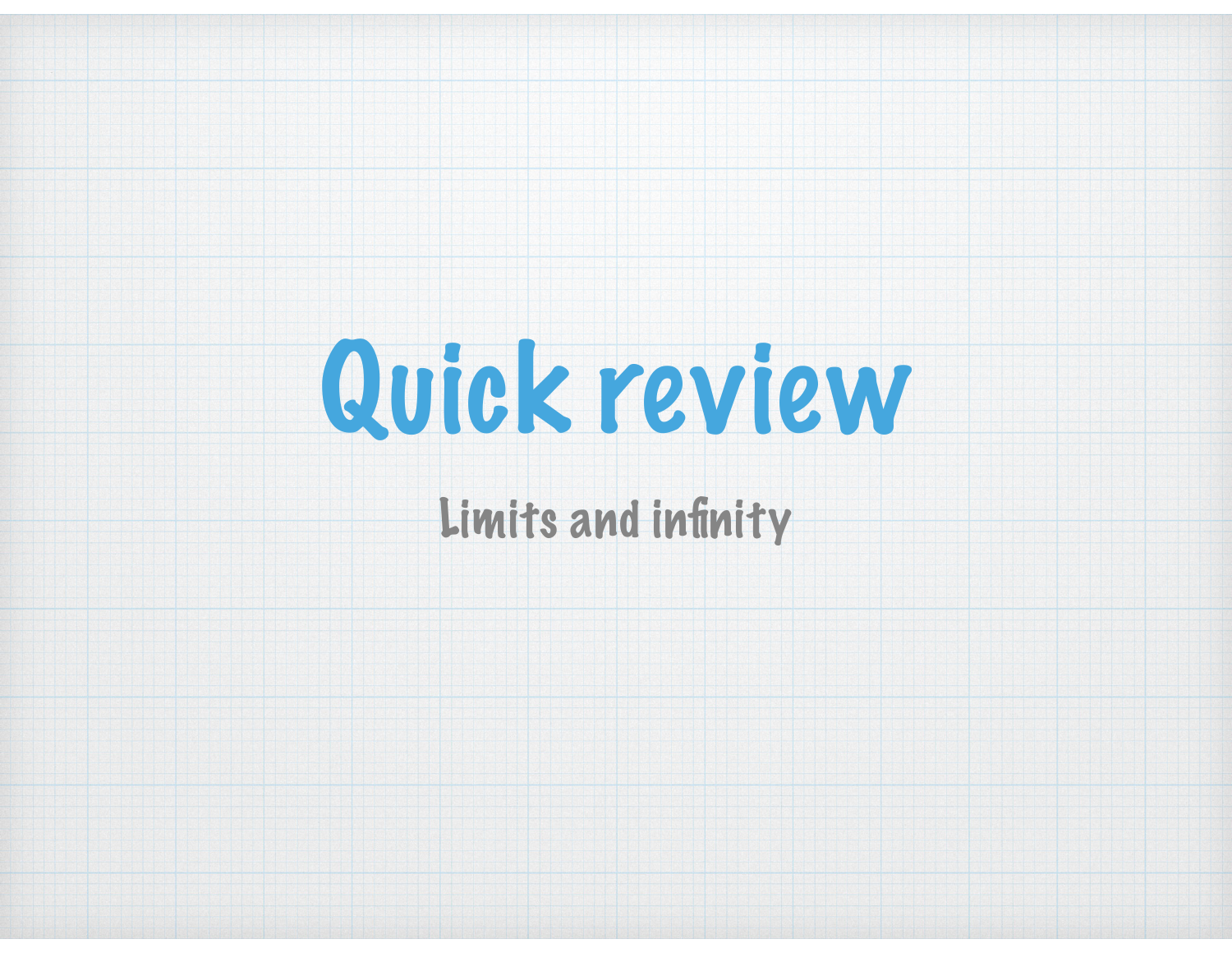### When finding limits you're paying attention to where the y coordinate is going at a given x value



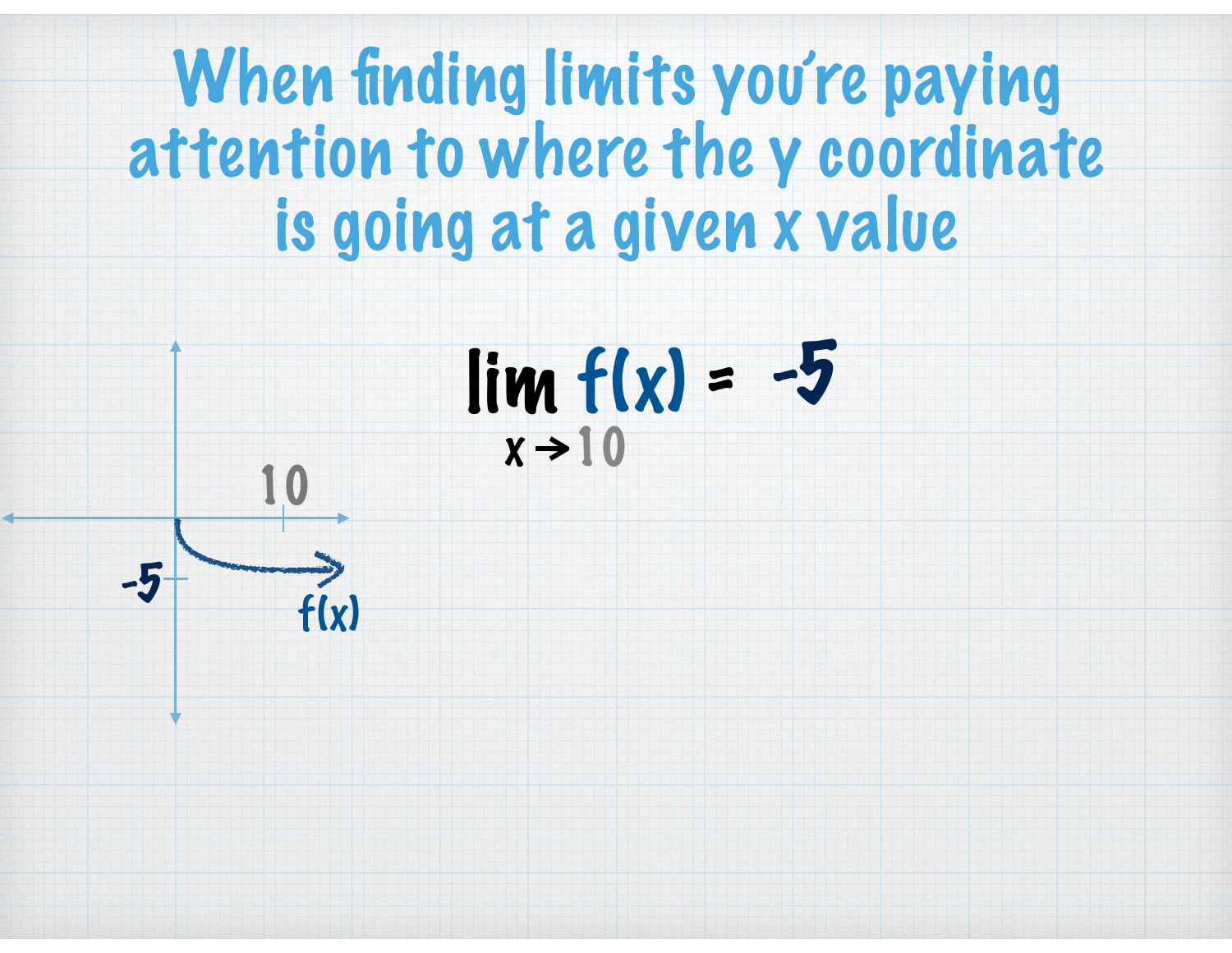# Using algebra to find a limit is "hard"! NOT CO

## If you use Prof. K's #ProTips!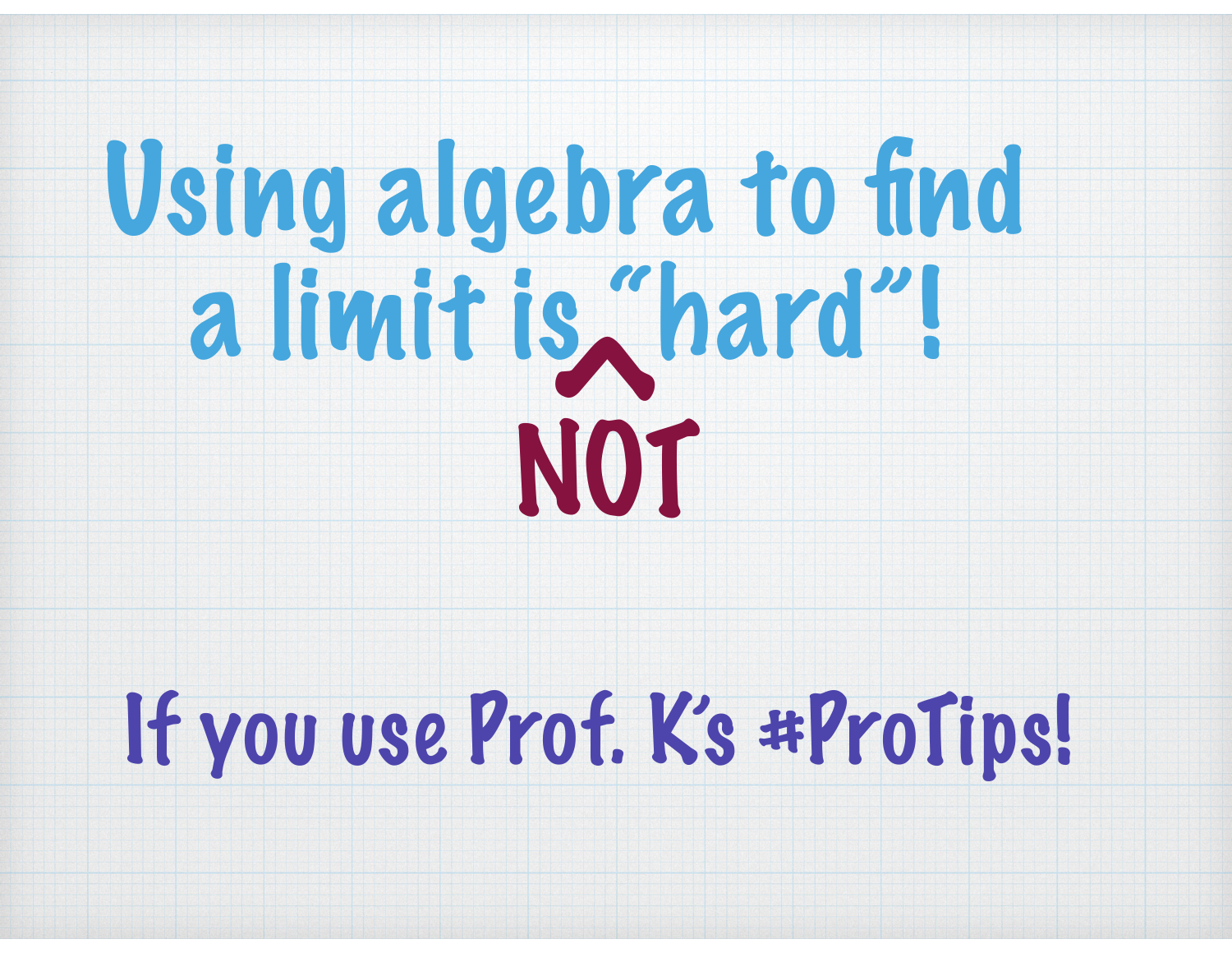# #ProTip 1: Know your "job security" terms lim f(x)  $X \rightarrow 46$

" lim f(x) " means the value of y  $x \rightarrow$   $*$  " means if x is almost some number  $*$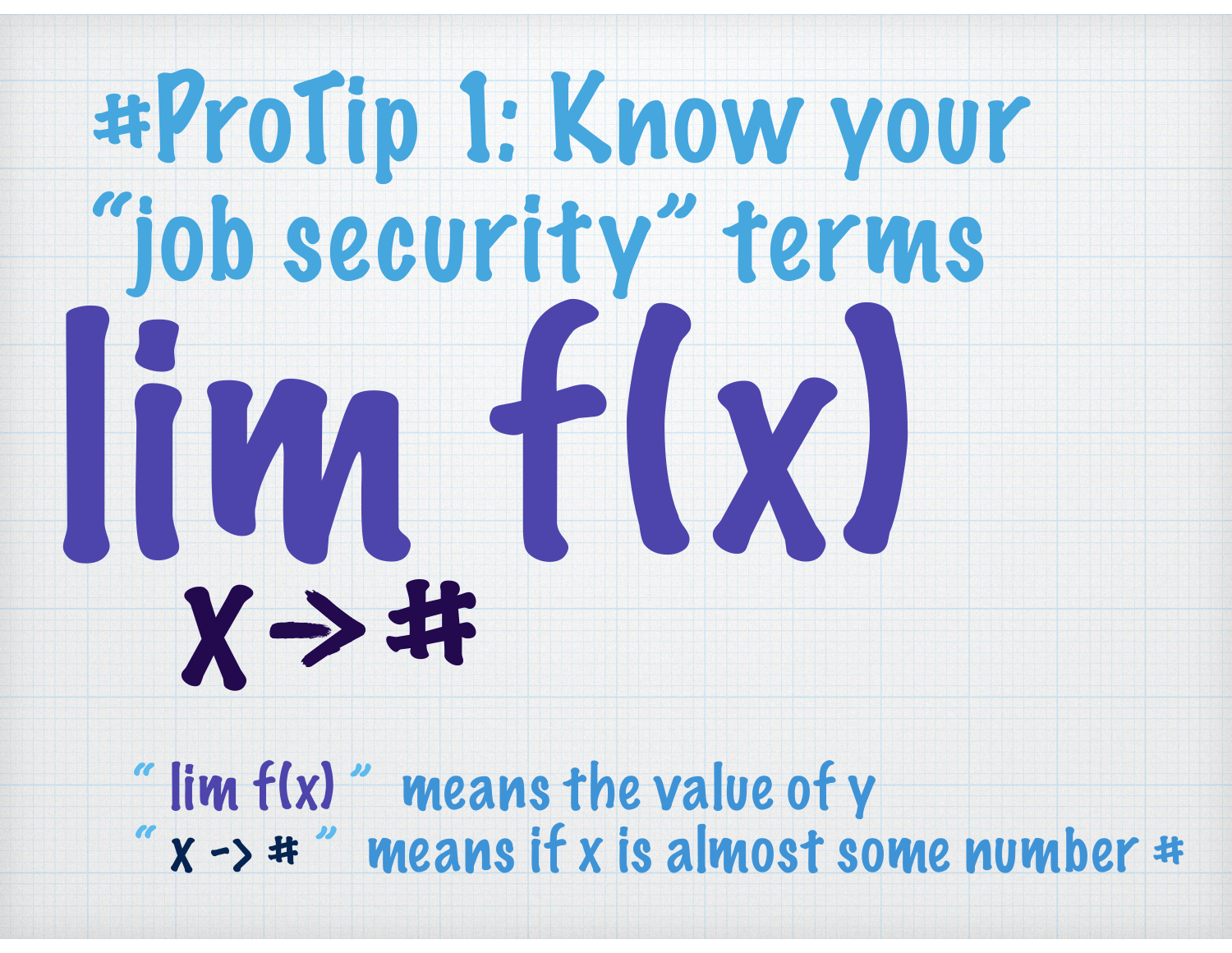### #ProTip 1: Know your "job security" terms Remember INFINITY is a really BIG number (THINK ZILLIONS) 8 100,000,000,0 00,000,000,00 0,000,000,00…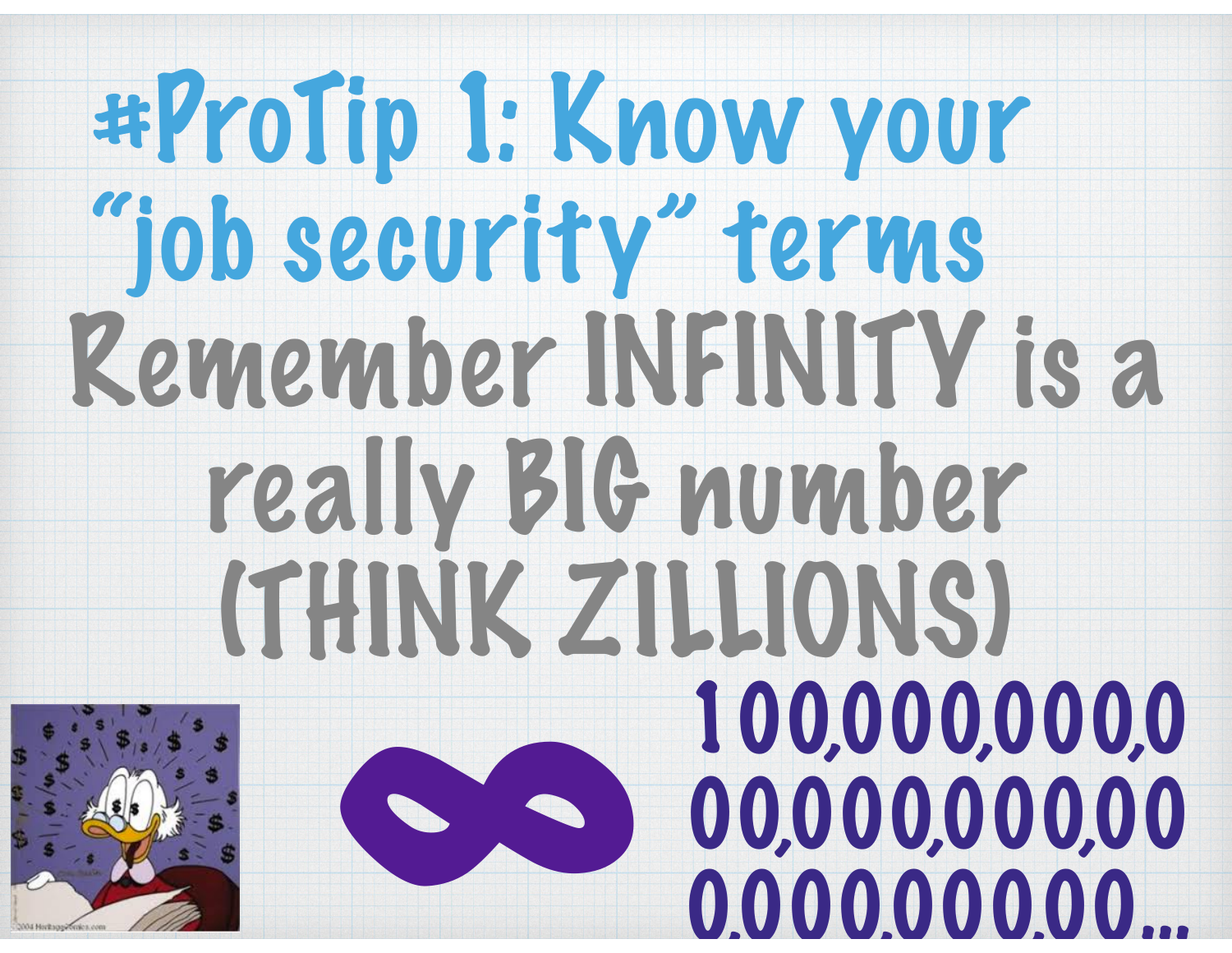## #ProTip 1: Know your "job security" terms<br>If you divide a number by infinity you get a really small number (THINK NANOBYTES)

0

8

1

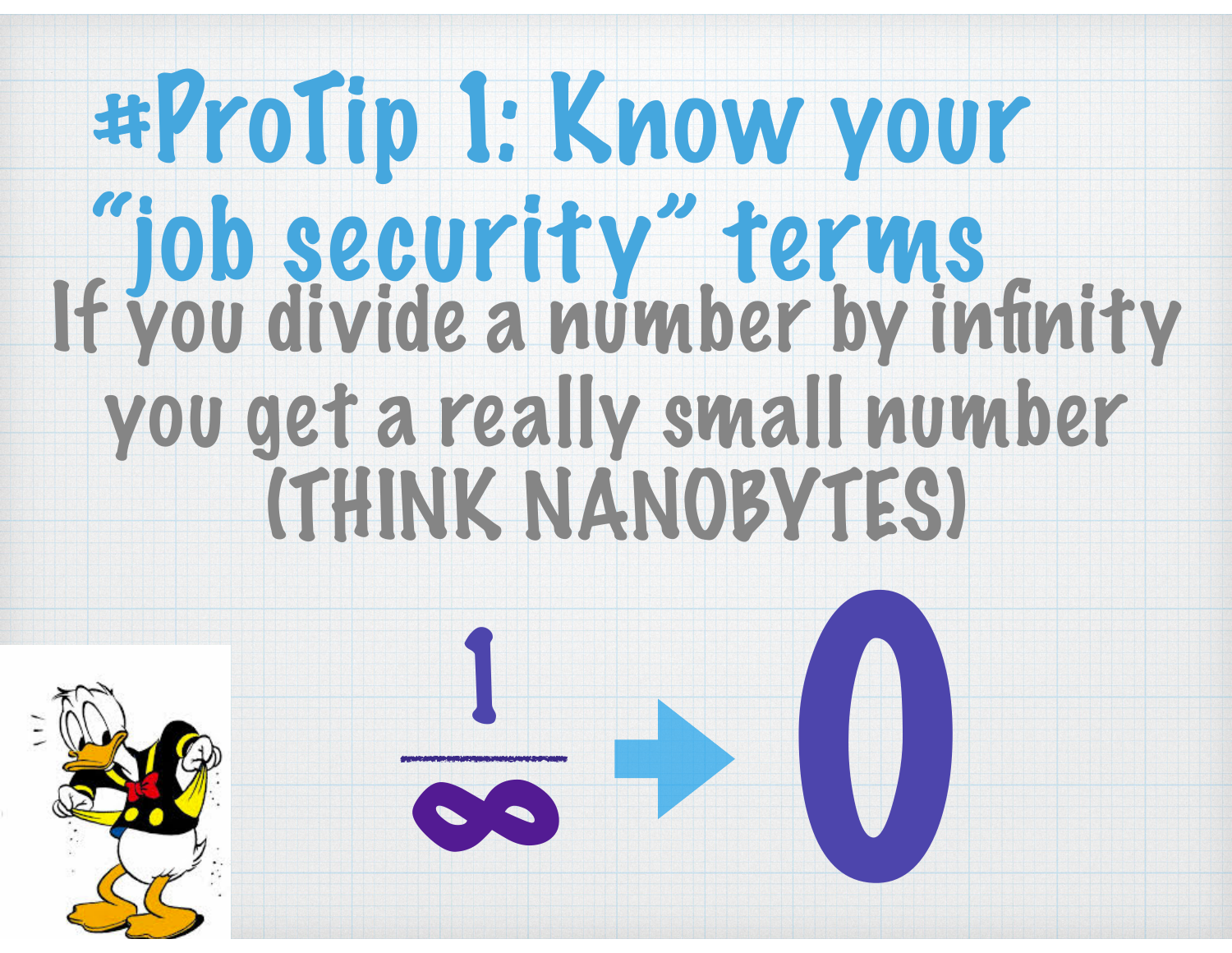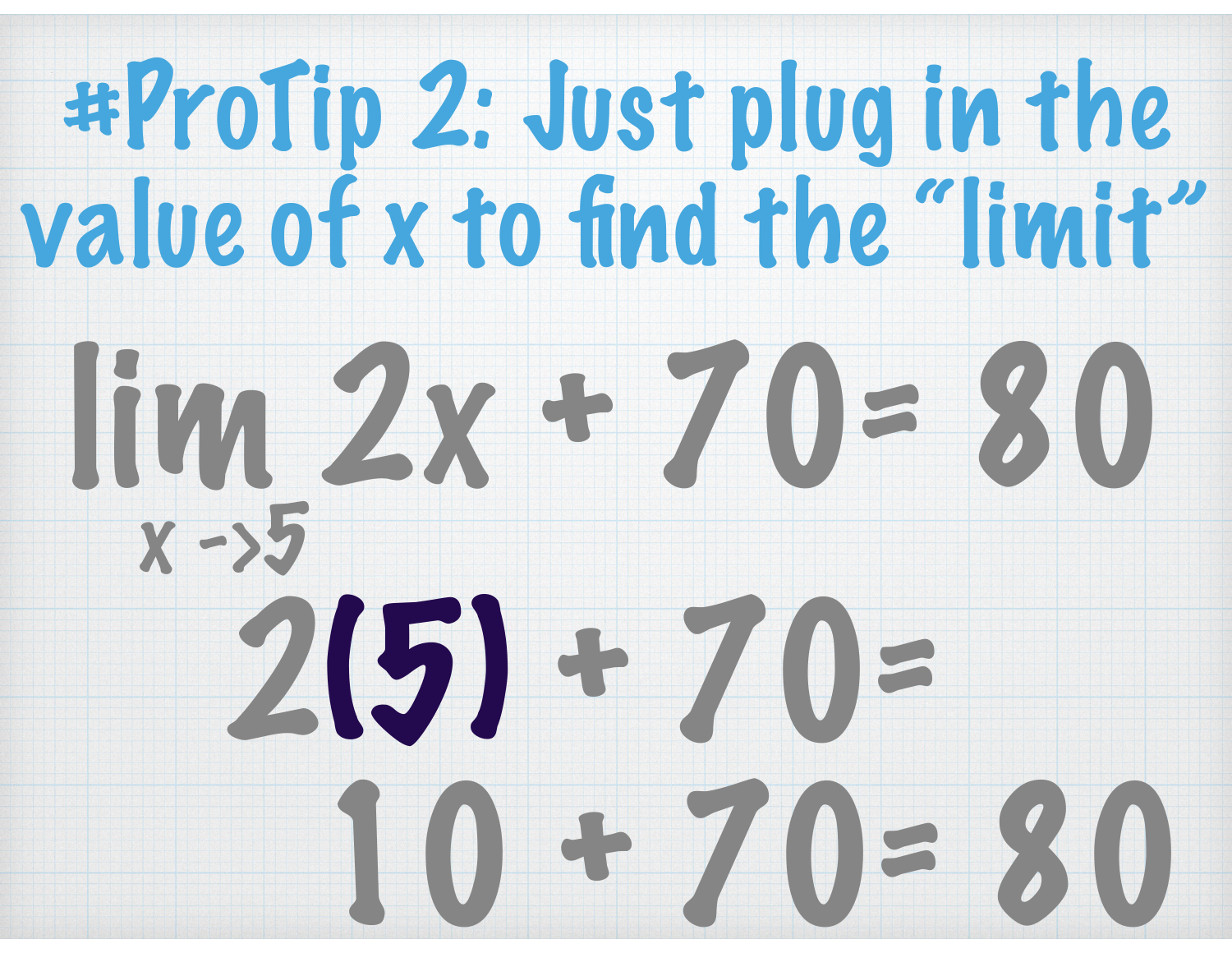

89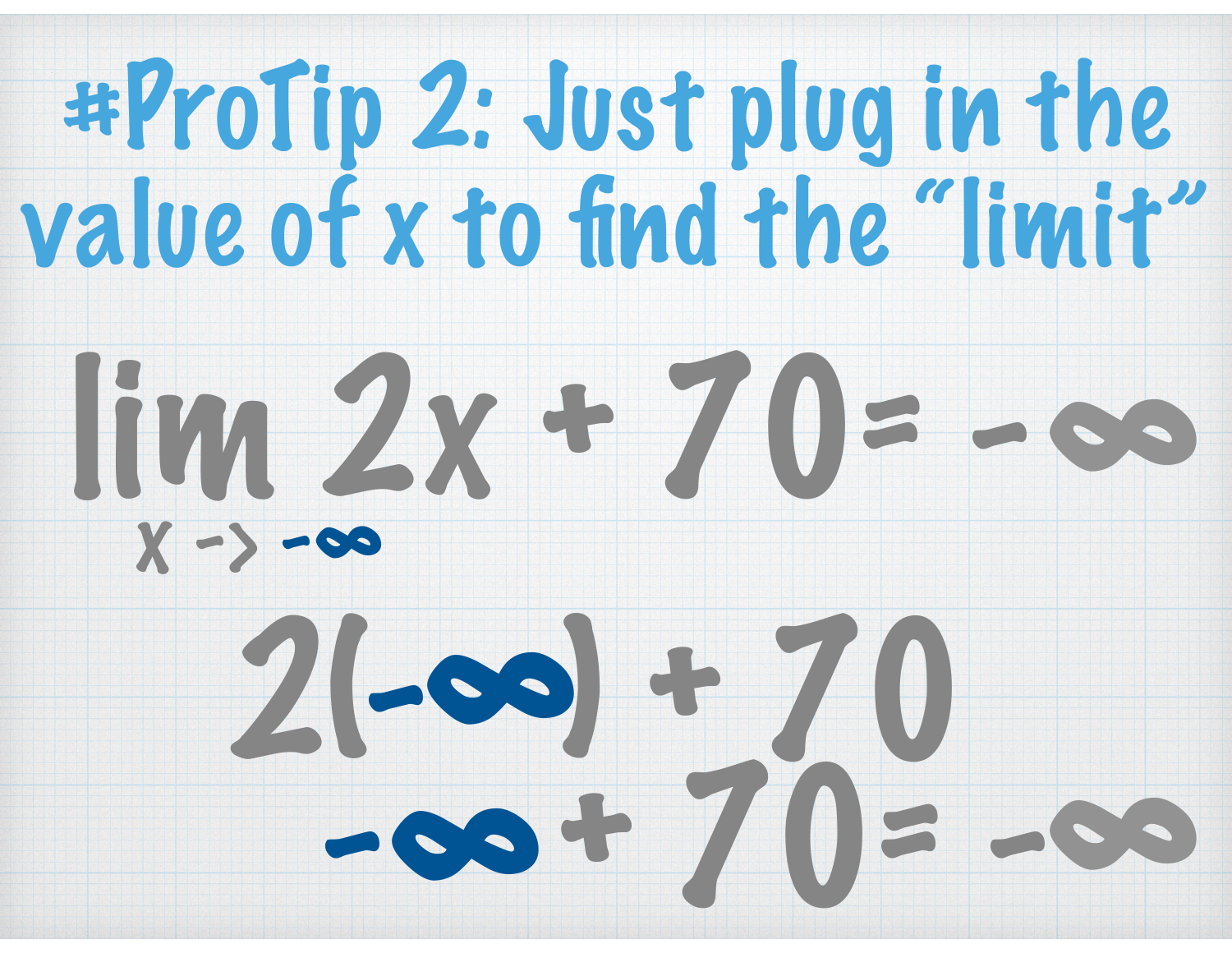### #ProTip 3: Watch out for Zeros in fractions!!!  $x \rightarrow 5$ lim X - 25 X - 5 2  $=\frac{6}{10}$ 0 = 0/ If you get a zero in a fraction its a red flag that you need to factor the function more. …OR JUST GRAPH IT!!!